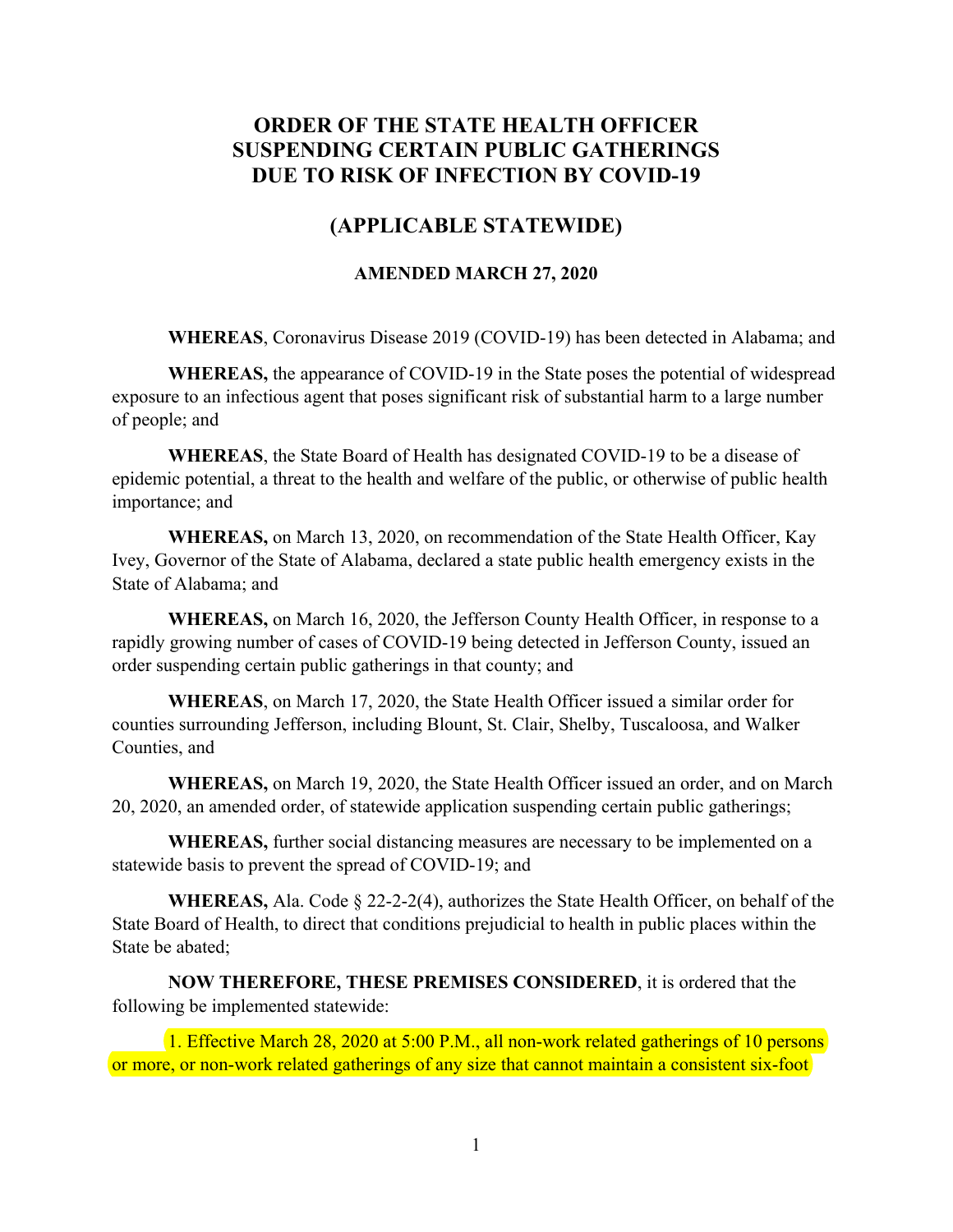distance between persons, are prohibited. Employers shall take all reasonable steps to meet these standards for employees and customers.

2. Effective March 28, 2020 at 5:00 P.M., the following "non-essential" businesses, venues, and activities shall be closed to non-employees or not take place:

- a. Entertainment venues as follows:
	- (1) Night clubs
	- (2) Bowling alleys
	- (3) Arcades
	- (4) Concert venues
	- (5) Theaters, auditoriums, and performing arts centers
	- (6) Tourist attractions (including museums and planetariums)
	- (7) Racetracks
	- (8) Indoor children's play areas
	- (9) Adult entertainment venues
	- (10) Casinos
	- (11) Bingo halls
	- (12) Venues operated by social clubs
- b. Athletic facilities and activities as follows:
	- $(1)$  Fitness centers and commercial gyms
	- (2) Spas and public or commercial swimming pools
	- (3) Yoga, barre, and spin facilities
	- (4) Spectator sports
	- (5) Sports that involve interaction with another person of closer than 6 feet
	- (6) Activities that require use of shared sporting apparatus and equipment
	- (7) Activities on commercial or public playground equipment
- c. Close-contact service providers as follows:
	- (1) Barber shops
	- (2) Hair salons
	- (3) Waxing salons
	- (4) Threading salons
	- (5) Nail salons and spas
	- (6) Body-art facilities and tattoo services
	- (7) Tanning salons
	- (8) Massage-therapy establishments and massage services
- d. Retail stores as follows:
	- (1) Furniture and home-furnishings stores
	- (2) Clothing, shoe, and clothing-accessory stores
	- (3) Jewelry, luggage, and leather goods stores
	- (4) Department stores
	- (5) Sporting goods stores
	- (6) Book, craft, and music stores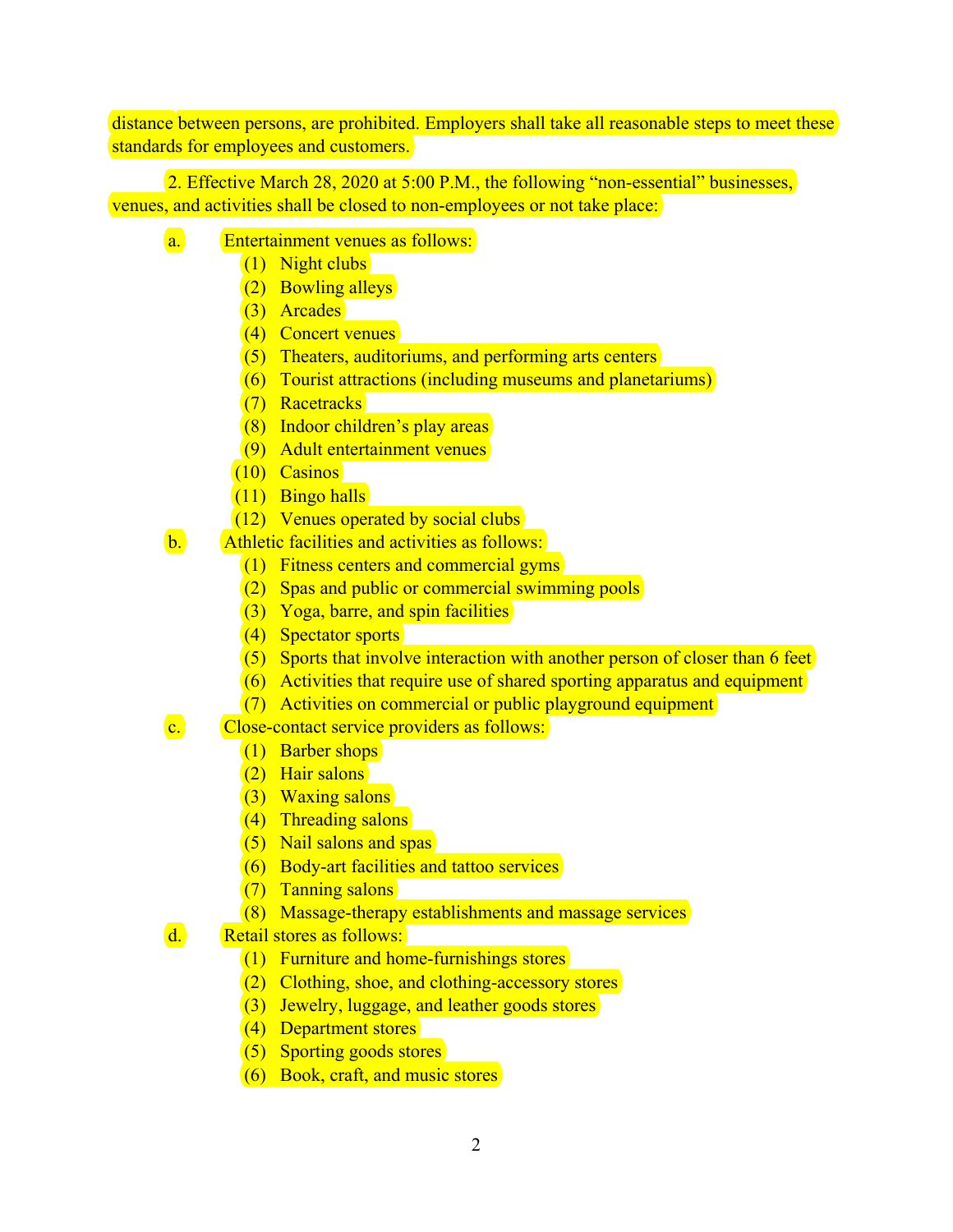3. Effective March 19, 2020, at 5:00 P.M., all beaches shall be closed. For purposes of this section, the term "beach" means the sandy shoreline area abutting the Gulf of Mexico, whether privately or publicly owned, including beach access points.

4. Effective Friday, March 20, 2020, all regular programs at Senior Citizen Centers shall be ended except that Senior Citizen Centers and their partners are urged to assure that their clients continue to receive needed meals via curbside pick-up or delivery.

5. Effective today, the following shall be closed:

a. In-person instruction or classes at all schools, public and private, including but not limited to: elementary, secondary, postsecondary, technical, or specialty schools, and colleges and universities.

(1) This order is not intended to prevent any employers from making continued necessary staffing decisions. Employers are authorized to advise employees to work from home or maintain flexible work schedules. If working from home is not feasible, the employee should practice social distancing (by maintaining consistent six-foot distance between persons) and follow public health guidelines.

(2) This order shall not apply to daytime special activities programs provided by local boards of education for children, ages 6 through 12 as of March 13, 2020, of First Responders (including EMS and Fire Services) and Licensed Healthcare Providers, and their essential employees, and essential employees of the following categories of employers: State and Local Governments, Law Enforcement, Hospitals, Nursing Home/Long Term Care Facilities (including Assisted Living and Specialty Care Assisted Living Facilities), End Stage Renal Disease Treatment Centers, Pharmacies, and Grocery Stores. In these special activities programs, 12 or more children shall not be allowed in any one room at the same time, and operators of these programs are encouraged to use enhanced sanitation practices consistent with guidance from the Centers for Disease Control and Prevention and the Alabama Department of Public Health.

b. Facilities providing child day care, including any child day care facility described in Ala. Code § 38-7-2, at which 12 or more children are in a room or other enclosed or separated space at the same time. Center employees are encouraged to use enhanced sanitation and socialdistancing practices consistent with guidance from the Centers for Disease Control and Prevention and the Alabama Department of Public Health. This Order does not change the Minimum Standards for Day Care promulgated by the Alabama Department of Human Resources, except that 12 or more children shall not be allowed in a room or other enclosed or separated space at the same time.

6. Effective immediately, all Hospitals and Nursing Home/Long Term Care Facilities (including Assisted Living and Specialty Care Assisted Living Facilities) shall prohibit visitation of all visitors, as defined by the facility, and non-essential health care personnel, except for certain compassionate care situations such as maternity and end-of-life.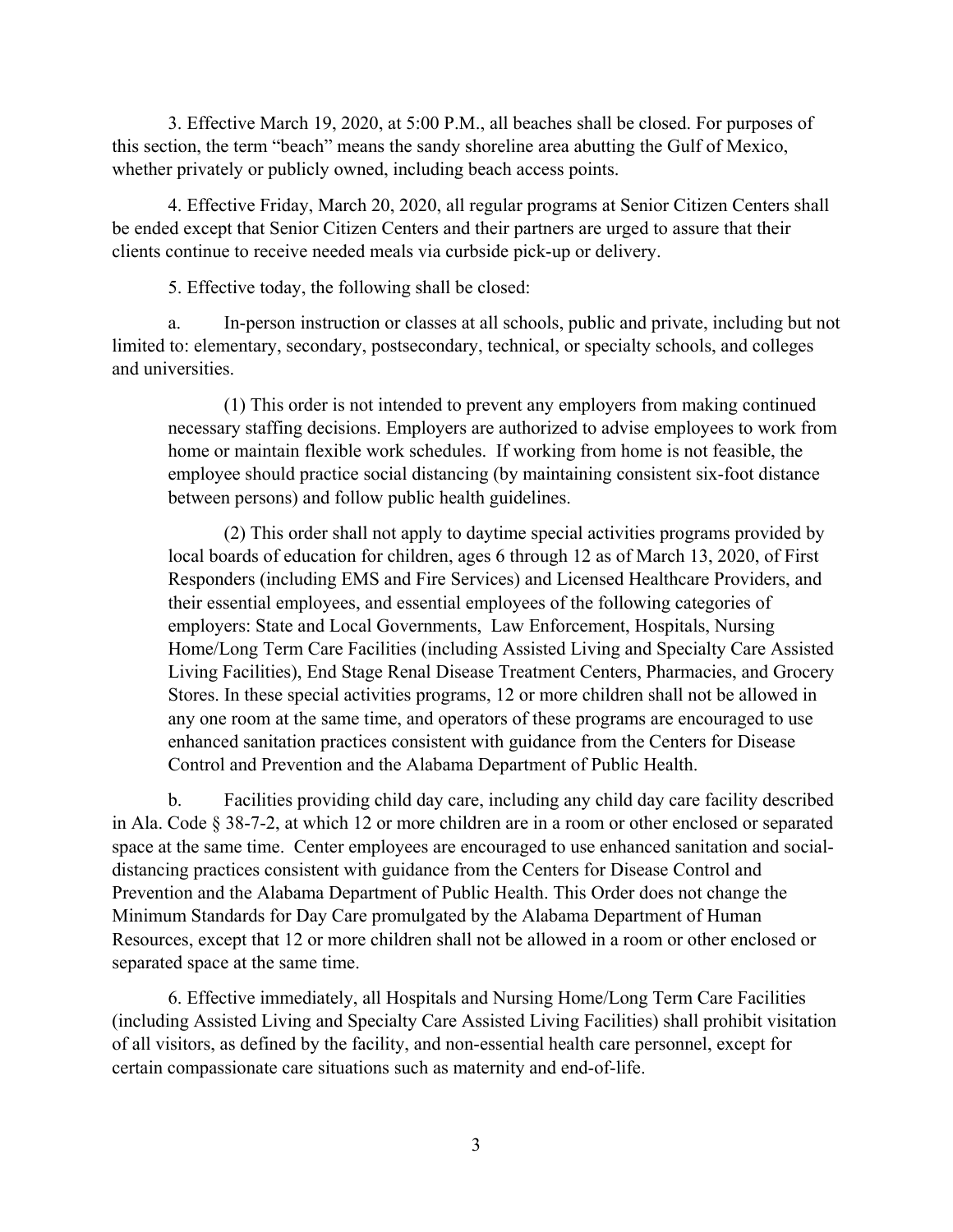7. Effective March 28, 2020 at 5:00 P.M., all dental, medical, or surgical procedures shall be postponed until further notice, subject to the following exceptions:

a. Dental, medical, or surgical procedures necessary to treat an emergency medical condition. For purposes of this order, "emergency medical condition" is defined as a medical condition manifesting itself by acute symptoms of sufficient severity (including severe pain, psychiatric disturbances, and/or symptoms of substance abuse) such that the absence of immediate medical attention could reasonably be expected by a person's licensed medical provider to result in placing the health of the person in serious jeopardy or causing serious impairment to bodily functions or serious dysfunction of bodily organs.

b. Dental, medical, or surgical procedures necessary to avoid serious harm from an underlying condition or disease, or necessary as part of a patient's ongoing and active treatment.

8. Effective March 19, 2020, at 5:00 P.M., all restaurants, bars, breweries, or similar establishments shall not permit on-premises consumption of food or drink.

a. Such establishments may continue to offer food for take-out or delivery provided the social distancing protocols, including maintaining a consistent six-foot distance between persons, are followed.

b. Such establishments are strongly encouraged to offer online ordering and curbside pick-up of food.

c. Hospital food service areas are excluded from this order provided they have their own social distancing plan.

 9. If organizers or sponsors of otherwise suspended events desire, they may submit a request for an exemption from this order. While the State Health Officer is under no obligation to grant such an exemption, it shall be fairly considered based on the following criteria:

a. Effective measures have been taken to identify those attending the event who may potentially be affected with COVID-19, including but not limited to personal testing for the disease or submission of current medical clearances to the organizer.

b. Effective measures have been taken to prevent the spread of infection even by those that are infected while not symptomatic, including the provision of anti-infection measures such as proper face masks, personal sanitation measures, and other measures that may be considered proper.

The State Health Officer's discretion under this section includes the discretion to refer exemption requests from Jefferson and Mobile Counties to the respective County Health Officer for those counties for evaluation as described above.

10. This Order shall remain in full force and effect until 5:00 P.M. on April 17, 2020. Prior to 5:00 P.M. on April 17, 2020, a determination shall be made whether to extend this Order—or, if circumstances permit, to relax this Order.